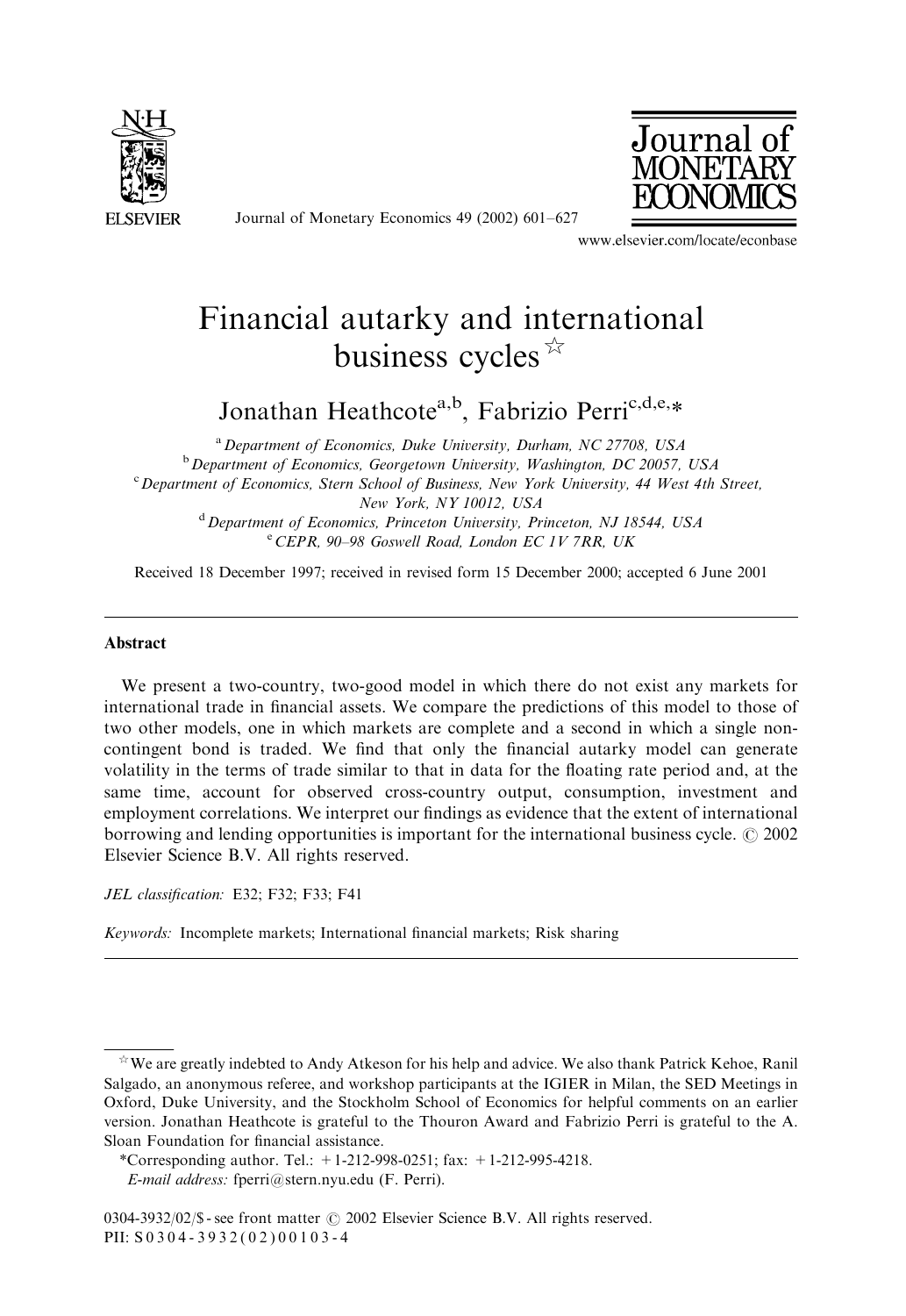## 1. Introduction

International real business cycle models with complete markets (see, for example, Backus, Kehoe and Kydland, hereafter BKK, 1994 and 1995) have trouble accounting for at least three features of international data. Firstly, empirical cross-country consumption correlations are generally similar to cross-country output correlations, whereas existing models typically produce consumption correlations much higher than output correlations. Secondly, investment and employment tend to be positively correlated across countries, whereas the models predict a negative correlation. Thirdly, models generate far less volatility in the terms of trade and the real exchange rate than is seen in the data.

These failures can be understood as follows. The existence of complete markets implies insurance of country-specific risk and the efficient use of resources. Risk sharing induces strong positive cross-country consumption correlations. Efficiency dictates that the optimal response to a productivity shock involves increasing investment and labor supply in the more productive country and reducing them in the less productive country. Thus the cross-country correlations of factor supplies and output in the models are lower than those observed empirically. The equilibrium real exchange rate in complete markets models is closely related to the ratio of consumptions across the two countries. Since consumption is highly correlated across countries in the models, this ratio displays low volatility, and the real exchange rate is consequently less volatile than in the data.

This discussion suggests that introducing frictions in international asset markets might help to resolve some puzzles. Baxter and Crucini (1995), Kollman (1996) and Arvanitis and Mikkola (1996) study economies in which the only asset traded internationally is a non-contingent bond. They find that equilibrium allocations look different from those arising when markets are complete only if productivity shocks are very persistent and do not spill over across national borders.

In this paper we consider an economy in which there do not exist any markets for international asset trade, or, equivalently, in which all international goods trade must be *quid pro quo*. We call this the financial autarky model, following Cole and Obstfeld (1991) who studied this market structure in an exchange economy. We extend Cole and Obstfeld's work by modeling production explicitly in the standard real business cycle tradition. In related work, Kehoe and Perri (2002) show that severe restrictions to international asset trade can arise endogenously as a consequence of limited enforcement of international contracts.

The central part of the paper consists of a comparison of the usual business cycle statistics for the financial autarky economy with those emerging in economies with a single bond and with complete asset markets. This is done for a range of values for the elasticity of substitution between domestic and foreign traded goods, and for a range of specifications for the productivity shocks that are the source of uncertainty in our economies.

We find that the financial autarky economy always behaves very differently to the complete markets one, while the equilibrium allocations in the bond economy generally closely approximate those when markets are complete. We also find that